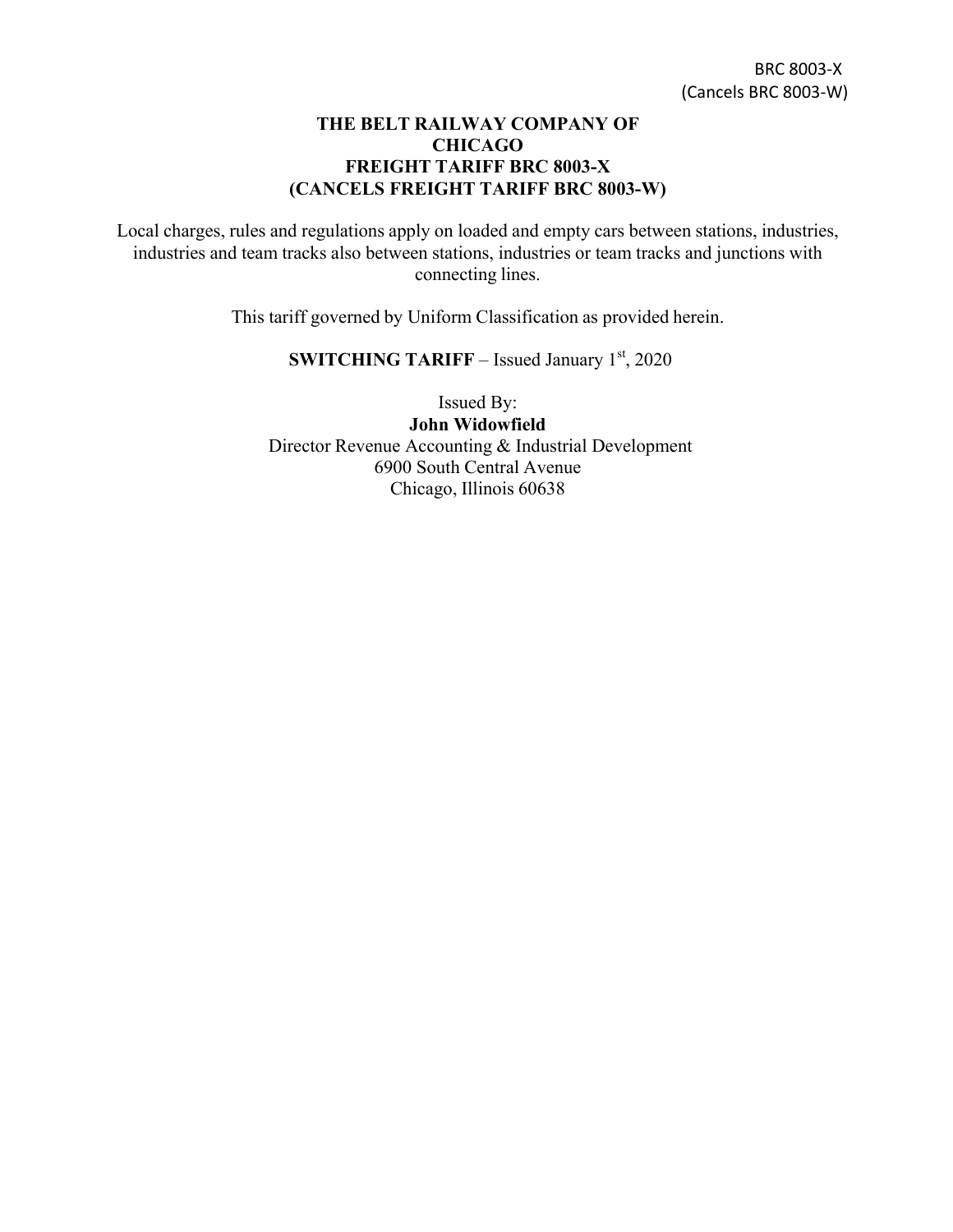BRC 8003-X (Cancels BRC 8003-W)

## RULES AND OTHER GOVERNING PROVISIONS GENERAL RULES AND REGULATIONS

| <b>ITEMS</b> | <b>SUBJECT</b>                                                                                        | <b>APPLICATION</b>                                                                                                                                                                                                                                                                                                                                                                                                                                                                                                                                                                                                                                                                                                                                                                                                                                                                                                                                                                                                                                                                          |
|--------------|-------------------------------------------------------------------------------------------------------|---------------------------------------------------------------------------------------------------------------------------------------------------------------------------------------------------------------------------------------------------------------------------------------------------------------------------------------------------------------------------------------------------------------------------------------------------------------------------------------------------------------------------------------------------------------------------------------------------------------------------------------------------------------------------------------------------------------------------------------------------------------------------------------------------------------------------------------------------------------------------------------------------------------------------------------------------------------------------------------------------------------------------------------------------------------------------------------------|
| 1            | <b>GENERAL RULES</b><br><b>AND</b><br><b>REGULATIONS</b>                                              | Freight transported under this tariff, in addition to the<br>rates named herein, will be subject to current rules and<br>regulations of The Belt Railway Company of Chicago<br>while in its possession, and of connecting carriers while<br>in their possession, which rules and regulations are<br>published and lawfully on file with the Interstate<br>Commerce Commission, relating to car service,<br>demurrage, diversion, reconsignment, storage, transit<br>privileges, or any other privileges, charges or rules which<br>in any way increase or decrease the value of the service to<br>the shipper.                                                                                                                                                                                                                                                                                                                                                                                                                                                                              |
| 5            | <b>GENERAL</b><br><b>APPLICATION</b>                                                                  | Rates named herein (except when otherwise specified)<br>include handling of empty cars and contemplate the<br>delivery of cars to place of unloading at industries, or<br>other point of delivery or to connecting carriers<br>respectively, and the taking of cars from place of loading<br>at industries, or other points of reception or from<br>connecting carriers respectively, reached by The Belt<br>Railway Company of Chicago.<br>Empty cars furnished on orders for loading, but not<br>loaded, will be charged for at \$275.00 per car, collection<br>to be made from party ordering equipment, except when<br>cars furnished are unfit to load or refused for other causes<br>for which railroads are responsible, will be returned to the<br>railroad furnishing the car or to the owner road for which<br>a charge of \$275.00 per car will be made against the<br>railroad furnishing the car, plus an additional \$144.00<br>will be charged for railroad owned cars for which the Belt<br>Railway Company of Chicago is responsible to car owner<br>for car hire charges. |
| 10           | <b>HANDLING OF</b><br><b>EXPLOSIVES, TIH</b><br><b>AND</b><br><b>ROADIOACTIVE</b><br><b>MATERIALS</b> | TIH, radioactive, and explosives will be handled for<br>\$589.00 per car in addition to the freight rates published<br>by BRC that will only apply when compliance is made<br>under regulations governing the handling of Explosives<br>named in Bureau of Explosive Tariff BOE 6000 Series.                                                                                                                                                                                                                                                                                                                                                                                                                                                                                                                                                                                                                                                                                                                                                                                                |
| 15           | <b>EXPENSE BILLS</b>                                                                                  | Each car must be accompanied by one expense bill.                                                                                                                                                                                                                                                                                                                                                                                                                                                                                                                                                                                                                                                                                                                                                                                                                                                                                                                                                                                                                                           |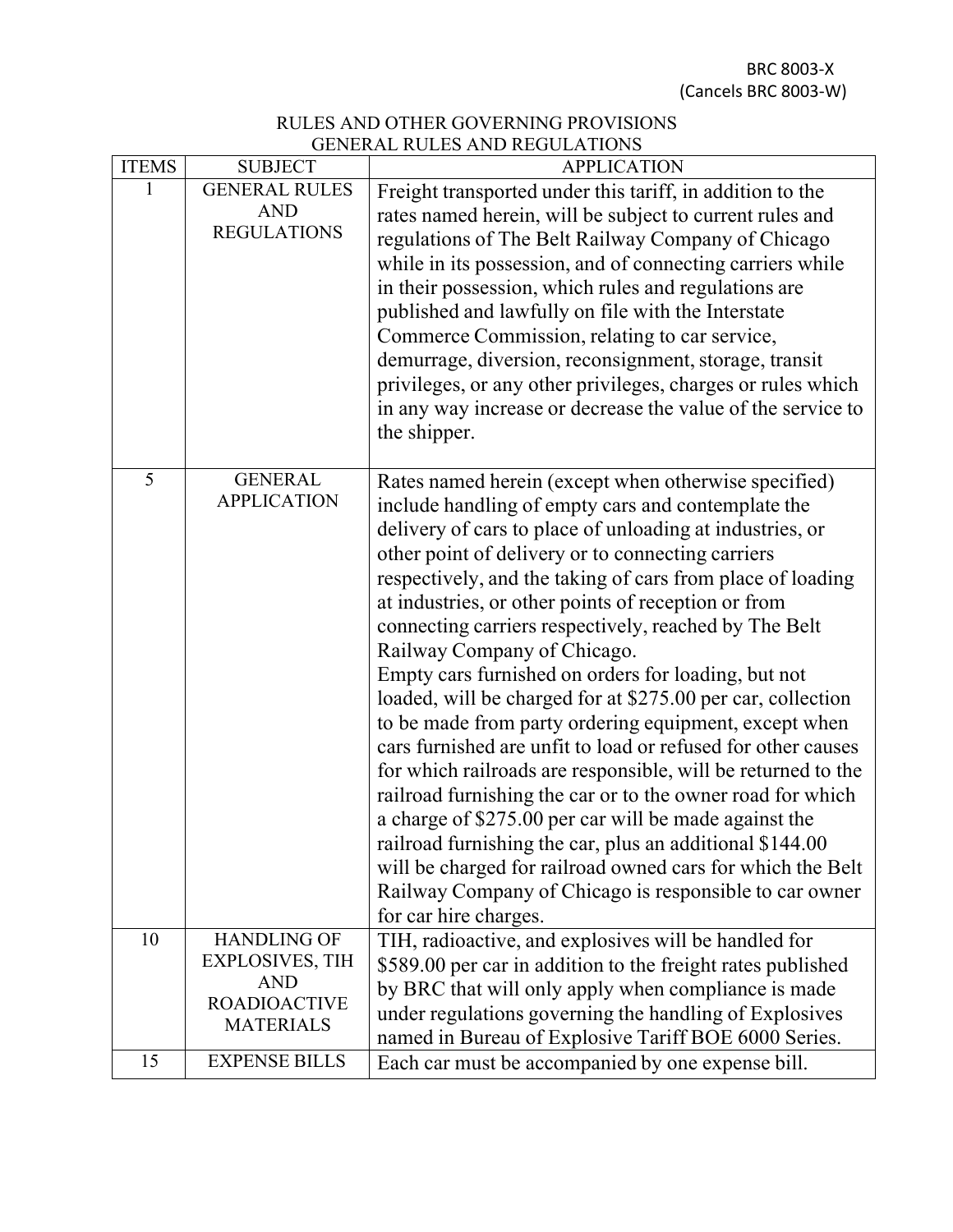| 20 | <b>COLLECTION OF</b><br><b>SWITCHING</b><br><b>CHARGES</b>                                           | On all shipments destined to points within the (1)<br>Chicago Switching District charges must be prepaid. On<br>cars originating at points beyond the Chicago Switching<br>District charges will be collected from road-haul carrier<br>delivering cars to this Company. On cars originating at<br>industries or team tracks of this Company, destined to<br>points beyond the Chicago Switching District, charges<br>will be collected from road-haul carrier to which cars are<br>delivered by this Company.                                                                                                                                                                                                                                                                                                                                                                                  |
|----|------------------------------------------------------------------------------------------------------|-------------------------------------------------------------------------------------------------------------------------------------------------------------------------------------------------------------------------------------------------------------------------------------------------------------------------------------------------------------------------------------------------------------------------------------------------------------------------------------------------------------------------------------------------------------------------------------------------------------------------------------------------------------------------------------------------------------------------------------------------------------------------------------------------------------------------------------------------------------------------------------------------|
| 25 | <b>STOPPING OF</b><br><b>CARS IN TRANSIT</b><br>TO COMPLETE<br><b>LOADING OR TO</b><br>PARTLY UNLOAD | This company will not stop cars in transit to partly unload<br>or to complete loading, unless prior arrangements have<br>been made. See Item 100.                                                                                                                                                                                                                                                                                                                                                                                                                                                                                                                                                                                                                                                                                                                                               |
| 30 | <b>CARS BILLED "TO</b><br><b>ORDER NOTIFY"</b>                                                       | Cars handled between points within the (1) Chicago<br>Switching District will not be accepted under this tariff if<br>billed "To Order Notify"                                                                                                                                                                                                                                                                                                                                                                                                                                                                                                                                                                                                                                                                                                                                                  |
| 35 | <b>RETURNED CARS</b>                                                                                 | Applicable tariff charges for returned cars, loaded or<br>empty, will be the one-way intermediate or intra-terminal<br>switching charge (see note).<br>(A) Cars rejected by connecting lines or industries will be<br>returned at the expense of the railroad or industry from<br>which they were originally received.<br>(B) Cars returned to connecting lines or industries will be<br>returned at the expense of the railroad or industry<br>ordering return movement.<br>NOTE: When a railroad owned car, empty or loaded, for<br>which the Belt Railway Company of Chicago is<br>responsible to car owner for car hire charges, is received<br>from a connecting line with instructions to return car to<br>delivering road, an additional charge of \$28.00 per day<br>will be assessed against the delivering carrier for each<br>day, or fraction thereof, car is on line, subject to a |
| 40 |                                                                                                      | maximum of three days.                                                                                                                                                                                                                                                                                                                                                                                                                                                                                                                                                                                                                                                                                                                                                                                                                                                                          |
|    | TANK CARS,<br><b>FURNISHING OF</b>                                                                   | Rates provided for freight in tank cars do not obligate the<br>carriers to furnish tank cars. If carriers' tank cars are<br>voluntarily furnished, interior cleaning, if necessary, must<br>be performed by and at the expense of the shipper.                                                                                                                                                                                                                                                                                                                                                                                                                                                                                                                                                                                                                                                  |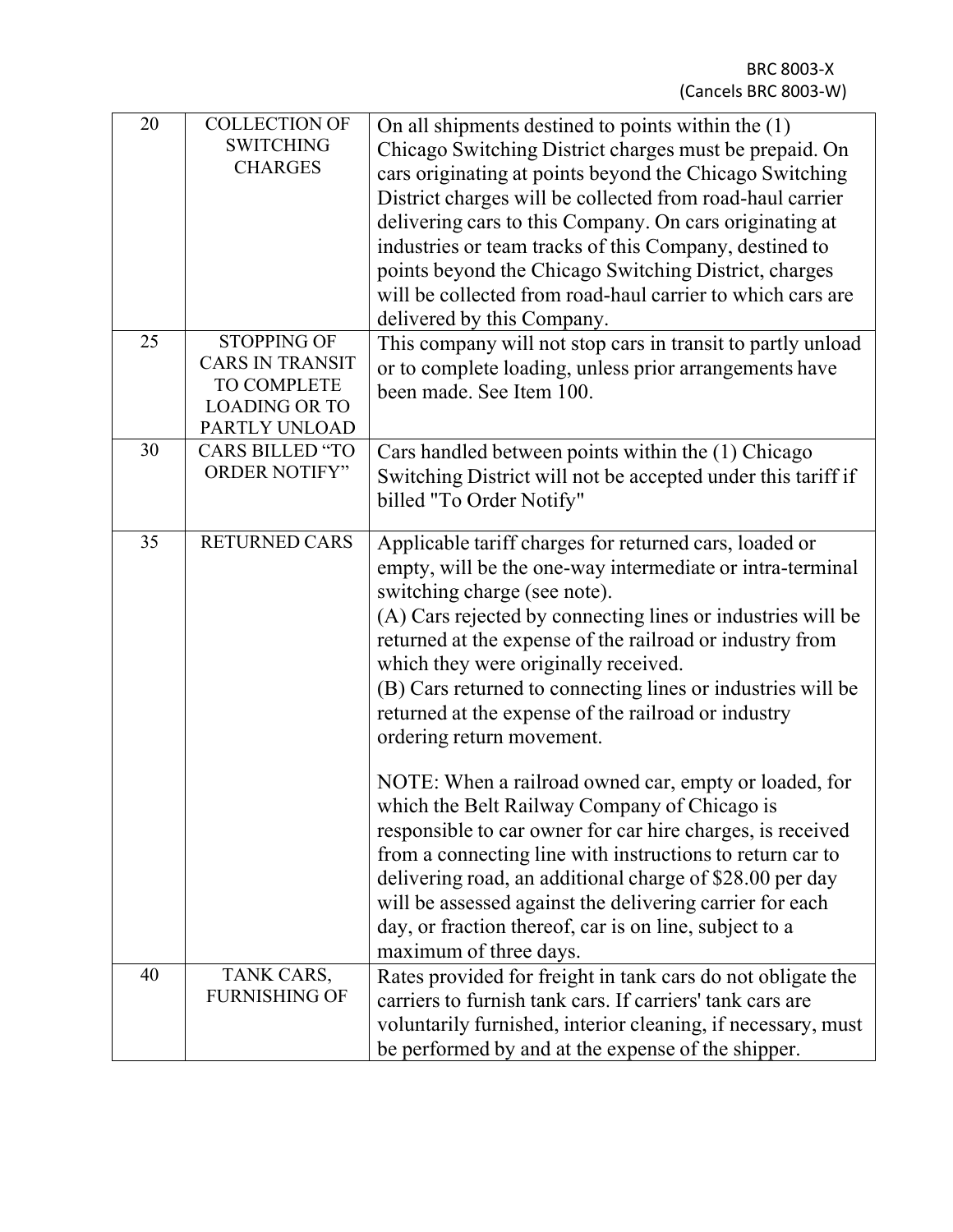| 45 | <b>METHOD OF</b><br><b>CANCELING</b><br><b>ITEMS</b>                                                                | As this tariff is supplemented, numbered items with letter<br>suffixes cancel correspondingly numbered items in the<br>original tariff or in a prior supplement. Letter suffixes<br>will be used in alphabetical sequence starting with A.<br>Example Item 100-A Cancels Item 100, and Item 200-B<br>cancels Item 200-A in a prior supplement, which in turn<br>canceled Item 200.                                                                                                                                                                               |
|----|---------------------------------------------------------------------------------------------------------------------|------------------------------------------------------------------------------------------------------------------------------------------------------------------------------------------------------------------------------------------------------------------------------------------------------------------------------------------------------------------------------------------------------------------------------------------------------------------------------------------------------------------------------------------------------------------|
| 50 | <b>METHOD OF</b><br><b>DENOTING</b><br><b>REISSUED MATER</b><br><b>IN SUPPLEMENTS</b>                               | Matter brought forward without change from one<br>supplement to another will be designated as "Reissued"<br>by a reference mark in the form of a square enclosing a<br>number (or letter and number in the case of intra-state<br>supplements), the number (or letter and number) being<br>that of the supplement in which the reissued matter first<br>appeared in its currently effective form. To determine its<br>original effective date, consult the supplement in which<br>the reissued matter first became effective.                                    |
| 55 | <b>DEMURRAGE</b><br>PLAN AND PRICES                                                                                 | Shipments transported under this tariff are subject to<br>demurrage charges published in BRC 6004 series,<br>supplements thereto or successive issuers thereof.                                                                                                                                                                                                                                                                                                                                                                                                  |
| 60 | <b>CARS TO OR FROM</b><br><b>SHOPS</b>                                                                              | Cars accepted from connections for shops or for repairs<br>necessary to permit handling of cars are inspected only<br>with respect to safety appliances as required by law and<br>this Company will not be responsible for any defects<br>existing on such cars at the time it makes delivery to the<br>shops or to connecting lines.                                                                                                                                                                                                                            |
| 65 | <b>CHANGES AND</b><br><b>NEW INDUSTRIES</b>                                                                         | When changes occur in the firms using industry tracks,<br>tariff will be corrected as soon as practicable, but until<br>such correction is made, the same charge will be applied<br>as named for the industry previously using the same<br>track, and in case of location of a new industry, if<br>switching service has been arranged for by the Operating<br>Department, and the cars are offered for movement before<br>tariff has been amended, the charge to be made will be<br>that named in the tariff for adjoining industry tracks in<br>same district. |
| 70 | <b>TRANSPORTATION</b><br>OF PALLETS IN<br><b>CONNECTION</b><br><b>WITH LOADED</b><br>MOVEMENTS OF<br><b>FREIGHT</b> | When freight in carload quantities is prepared for<br>shipment in conformity with packing requirements and in<br>addition is loaded on pallets, platforms or skids, with or<br>without standing sides or ends, but without tops (See<br>Note), no charge will be made for the transportation of                                                                                                                                                                                                                                                                  |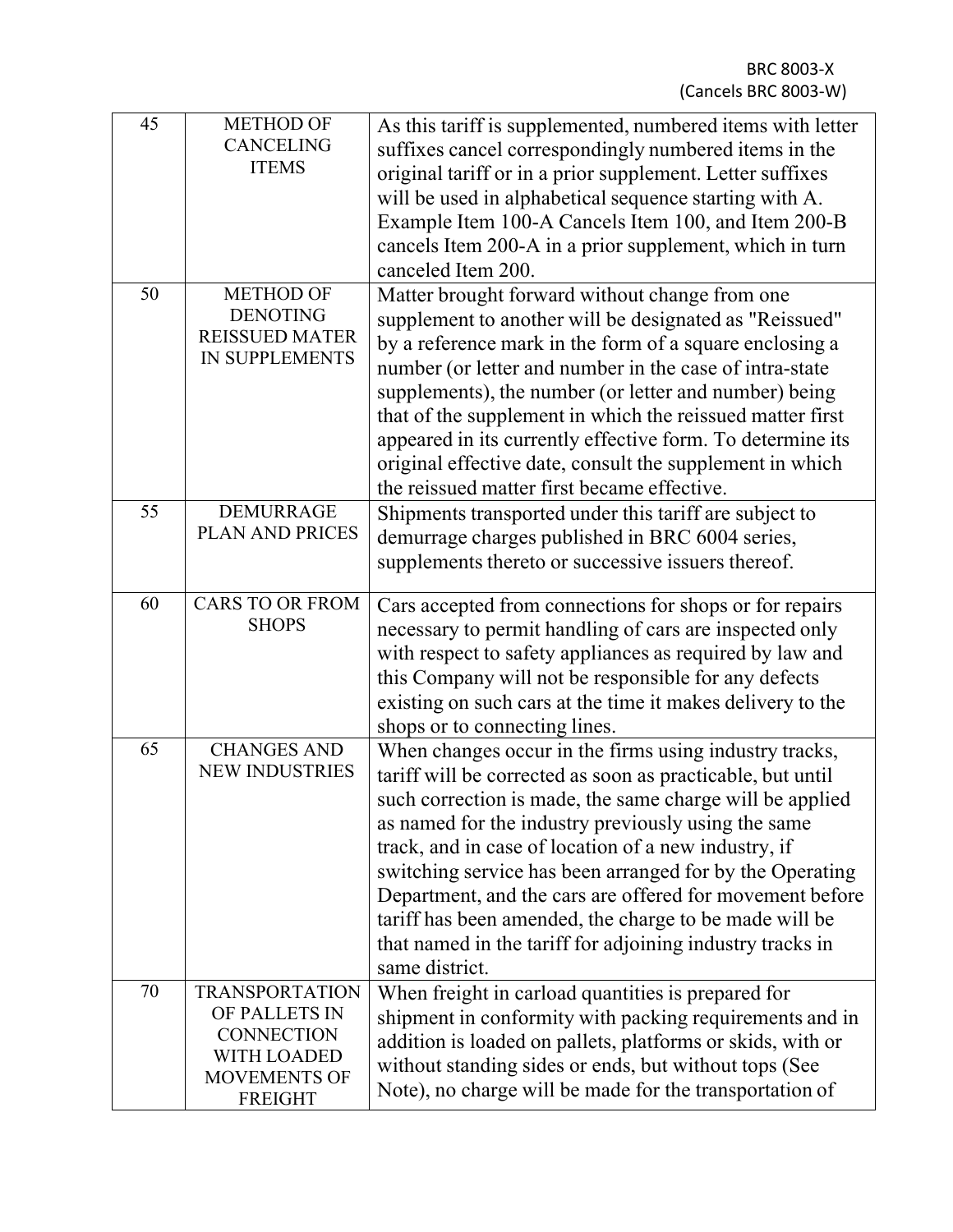|    | <b>APPLICABLE IN</b><br><b>CLOSED OR</b><br><b>GONDOLA CARS</b><br><b>ONLY</b>                                           | the pallets, platforms or skids, provided shipper specifies<br>the weight of the pallets, platforms or skids on shipping<br>order and bill of lading.                                                                                                                                                                                                                                                                                     |
|----|--------------------------------------------------------------------------------------------------------------------------|-------------------------------------------------------------------------------------------------------------------------------------------------------------------------------------------------------------------------------------------------------------------------------------------------------------------------------------------------------------------------------------------------------------------------------------------|
|    |                                                                                                                          | NOTE:--When material, not part of the pallet, platform or<br>skid, is used to protect top of lading or to secure the load<br>to the pallet, platform or skid, allowance will be made for<br>the weight of such material.                                                                                                                                                                                                                  |
| 75 | <b>FREIGHT</b><br><b>REVEIVED TOO</b><br><b>LATE FOR BOAT</b><br><b>AACCOUNT</b><br><b>CLOSE OF</b><br><b>NAVIGATION</b> | When such freight is delivered to this Company and not<br>accepted by boat lines account of close of navigation,<br>same will be held for disposition, but demurrage and<br>outbound switching charges will be assessed at full tariff<br>rates in addition to the inbound switching charges.                                                                                                                                             |
| 80 | <b>LAKE CARGO</b><br><b>SHIPMENTS</b><br><b>RECONSIGNED</b>                                                              | When such freight is reconsigned after delivery to this<br>Company, outbound switching charges at full tariff rates<br>will be assessed in addition to the inbound switching<br>charges, and cars will be subject to demurrage.                                                                                                                                                                                                           |
| 85 | <b>SCRAP</b><br><b>AUTOMOBILE</b><br><b>BODIES</b>                                                                       | Rates provided for in this tariff will not apply on Scrap<br>Automobile Bodies, crushed flat, loose or in bundles,<br>loaded on flat cars.                                                                                                                                                                                                                                                                                                |
| 90 | <b>CARS HELD FOR</b><br><b>ORDERS</b>                                                                                    | Loaded cars (see Note 1) or empty tank cars that<br>previously contained a hazardous material, other than<br>combustible liquid, released from industries or team<br>tracks without final shipping directions, including routing<br>instruction, which must be held for further orders and<br>empty private cars (see Note 2) held on the BRC under<br>orders of shipper or car owner will be subject to a charge<br>of \$203.00 per car. |
|    |                                                                                                                          | NOTE 1: Loaded cars will be subject to demurrage<br>charges as named in BRC Tariff Series 6004.                                                                                                                                                                                                                                                                                                                                           |
|    |                                                                                                                          | NOTE 2: Empty private cars will be subject to a storage<br>charge of \$28.00 per calendar day or fraction thereof,<br>including Saturdays, Sundays and Holidays, with no free<br>time while held awaiting disposition.                                                                                                                                                                                                                    |
| 91 | <b>EMPTY PRIVATE</b><br><b>CARS HELD ON</b><br><b>RAILROAD</b><br><b>TRACKS</b>                                          | Empty private cars which have been received for<br>industries located on the BRC and are held on BRC rails<br>will be subject to a storage charge of \$28.00 per day, after<br>the expiration of seventy-two hours free time. Free time                                                                                                                                                                                                   |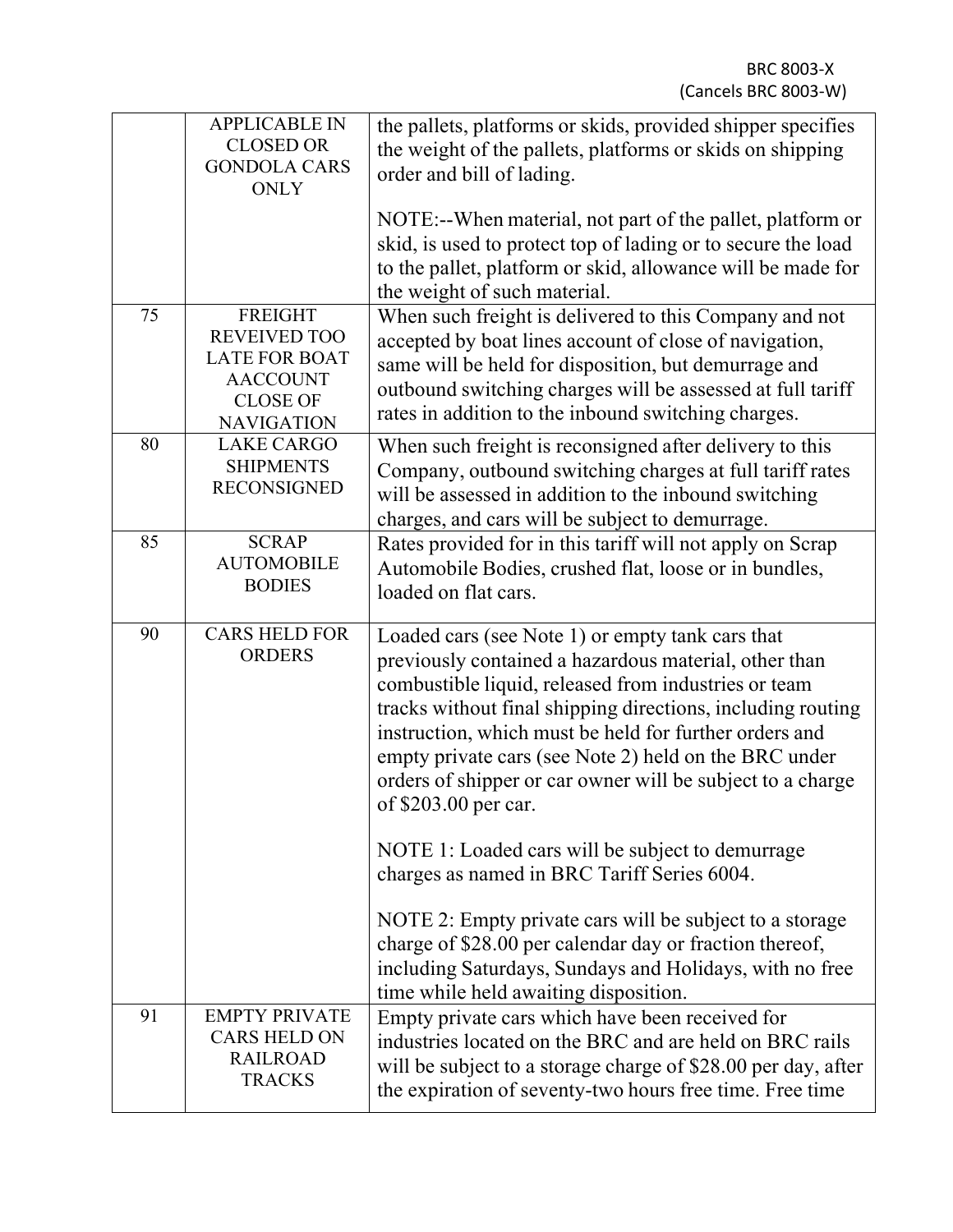| 95  | <b>INTRA-PLANT</b>                                                                                                                                                  | to be computed from the first 7AM following<br>constructive placement, exclusive of Saturday, Sunday<br>and Holidays.<br>Once storage charges commence to run, all Saturdays,<br>Sundays and Holidays are chargeable days. Cars will be<br>considered released from storage charges when ordered<br>off BRC rails.                                                                                                                                                                                                                                                                                                                                                                                                                                                               |                                                                                                                                                                                                                                                            |  |  |
|-----|---------------------------------------------------------------------------------------------------------------------------------------------------------------------|----------------------------------------------------------------------------------------------------------------------------------------------------------------------------------------------------------------------------------------------------------------------------------------------------------------------------------------------------------------------------------------------------------------------------------------------------------------------------------------------------------------------------------------------------------------------------------------------------------------------------------------------------------------------------------------------------------------------------------------------------------------------------------|------------------------------------------------------------------------------------------------------------------------------------------------------------------------------------------------------------------------------------------------------------|--|--|
|     | <b>SWITCHING</b>                                                                                                                                                    | When a shipper or receiver desires any movement made<br>between any two locations within the same plant or<br>industry, such movement will be made for \$138.00 per<br>car, upon written request to the Agent of this Company.                                                                                                                                                                                                                                                                                                                                                                                                                                                                                                                                                   |                                                                                                                                                                                                                                                            |  |  |
| 100 | <b>CHARGE FOR USE</b><br>OF AND<br><b>ADDITIONAL</b><br><b>DETENTION</b><br><b>CHARGES ON</b><br><b>SPECIAL TYP OF</b><br><b>HEAVY CAPACITY</b><br><b>FLAT CARS</b> | PART <sub>1</sub><br>A charge of \$119.00 (Note 2) per car used, in addition to<br>the regular switching rates named in this tariff, will be<br>made for each car used both originating and terminating<br>within the same Switching District as named in this tariff,<br>for the movement of a shipment for which carrier<br>furnishes flat car bearing mechanical designation "FWS"<br>or "FW" of any capacity, and a charge of \$357.00 (Note<br>2) per car used, on flat cars bearing mechanical<br>designation "FD" or "FDS" as named in Rule 21 of The<br>Official Railway Equipment Register, R.E.R. Publishing<br>Corporation, Agent, ICC RER 6410 Series. This charge<br>accrues to the carriers participating in the movement (See<br>Note $1$ ).<br>PART <sub>2</sub> |                                                                                                                                                                                                                                                            |  |  |
|     |                                                                                                                                                                     | When car (referred to in Part<br>1 of this item) are held at<br>origin point, intermediate<br>point, and/or destination<br>point:<br>1st 24 hours or fraction<br>2nd 24 hours or fraction<br>thereof after free time<br>3rd 24 hours or fraction<br>thereof after free time<br>4th 24 hours or fraction<br>thereof after free time                                                                                                                                                                                                                                                                                                                                                                                                                                               | Detention charges after<br>expiration of free time<br>permitted in tariffs lawfully<br>on file with the Interstate<br>Commerce Commission or<br>State Commissions will be:<br>\$239.00 per car<br>\$239.00 per car<br>\$479.00 per car<br>\$479.00 per car |  |  |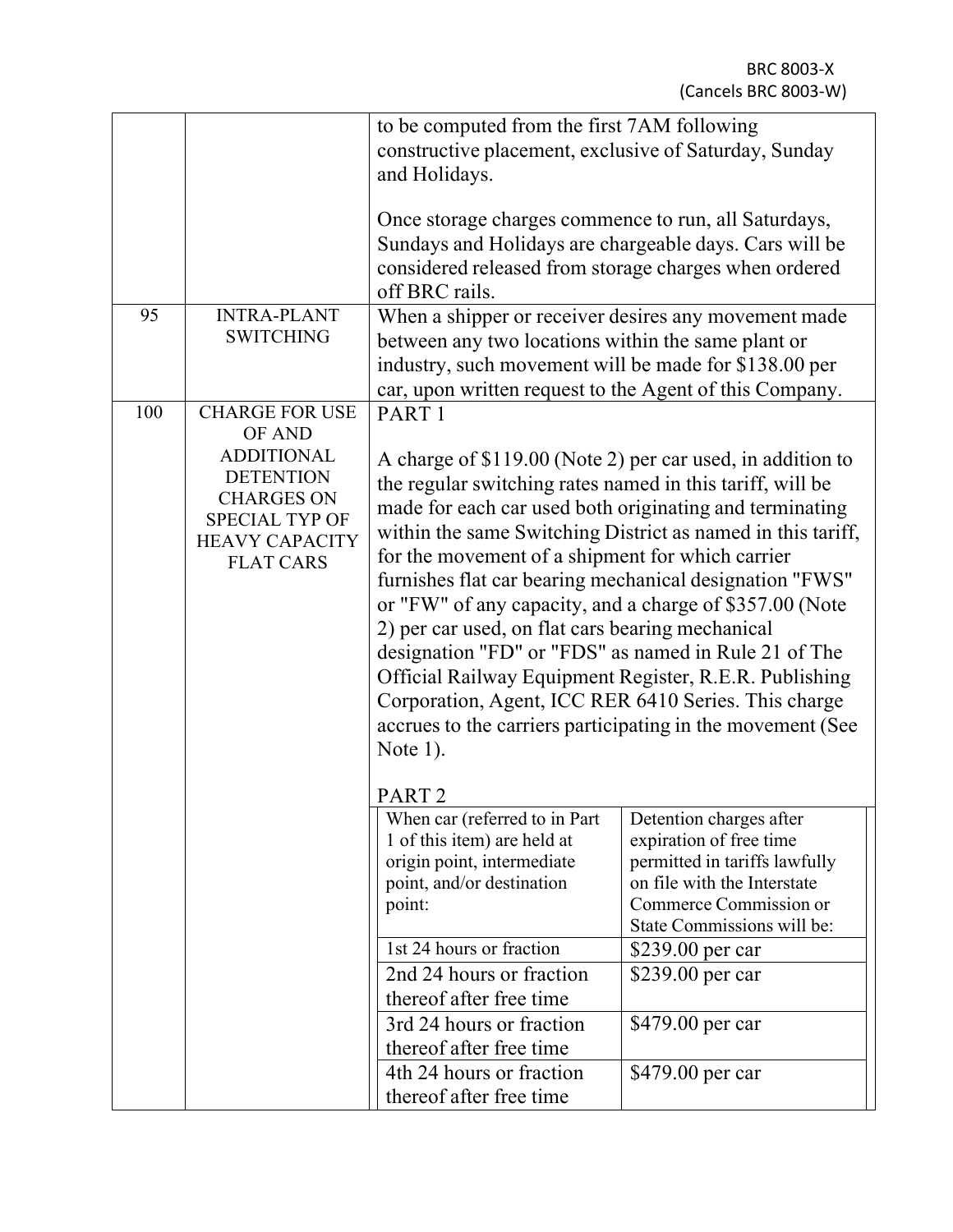|     |                                            | 5th 24 hours or fraction<br>thereof after free time<br>6th 24 hours or fraction                                 | \$715.00 per car<br>\$958.00 per car |  |  |
|-----|--------------------------------------------|-----------------------------------------------------------------------------------------------------------------|--------------------------------------|--|--|
|     |                                            | thereof after each                                                                                              |                                      |  |  |
|     |                                            | succeeding 24 hours or                                                                                          |                                      |  |  |
|     |                                            | fraction thereof after free                                                                                     |                                      |  |  |
|     |                                            | time                                                                                                            |                                      |  |  |
|     |                                            |                                                                                                                 |                                      |  |  |
|     |                                            | Also, charges in Part 2 to be in addition to transportation                                                     |                                      |  |  |
|     |                                            | charges, demurrage charges, and all other terminal or<br>other charges on file with the Interstate Commerce     |                                      |  |  |
|     |                                            | Commission or State Commissions to be paid by shipper                                                           |                                      |  |  |
|     |                                            | or consignee, and to accrue to the carrier owning or                                                            |                                      |  |  |
|     |                                            | leasing the equipment. (See Note 2).                                                                            |                                      |  |  |
|     |                                            | NOTE 1.--When special type heavy duty flat cars as                                                              |                                      |  |  |
|     |                                            | described in Part 1 of this Item are ordered and placed                                                         |                                      |  |  |
|     |                                            | and released without being used, a use charge of $(2)$                                                          |                                      |  |  |
|     |                                            | \$119.00 per car shall be assessed and shall accrue to the                                                      |                                      |  |  |
|     |                                            | railroad placing the car for loading.                                                                           |                                      |  |  |
|     |                                            | NOTE 2.--When special type heavy duty flat cars as<br>described in Part 1 of this Item are ordered and placed,  |                                      |  |  |
|     |                                            | but not used, detention charges set forth above shall be                                                        |                                      |  |  |
|     |                                            | assessed, but in no case shall the detention charge for                                                         |                                      |  |  |
|     |                                            | such car ordered and placed but not used, be less than                                                          |                                      |  |  |
|     |                                            | \$958.00 per car, and shall accrue to the carrier owning or                                                     |                                      |  |  |
|     |                                            | leasing the equipment.                                                                                          |                                      |  |  |
| 101 | <b>CHARGE FOR</b><br><b>ORDERING HEAVY</b> | All heavy-duty flat cars ordered for loading under the                                                          |                                      |  |  |
|     | <b>DUTY FLAT CARS</b>                      | provisions of AAR Circular No. TD-3 are subject to a<br>\$190.00 per car charge upon AAR assignment of a car to |                                      |  |  |
|     |                                            | the order. Charge is applicable even if the order is                                                            |                                      |  |  |
|     |                                            | canceled or equipment is not used. Charge will be                                                               |                                      |  |  |
|     |                                            | assessed against industry ordering equipment.                                                                   |                                      |  |  |
| 105 | <b>CHARGE FOR</b>                          | When orders are received from consignee to turn loaded                                                          |                                      |  |  |
|     | <b>TURNING CARS</b>                        | car around that has not been placarded to indicate from                                                         |                                      |  |  |
|     |                                            | which side it must be unloaded and, as result, is                                                               |                                      |  |  |
|     |                                            | improperly set for unloading and requires additional                                                            |                                      |  |  |
|     |                                            | service to turn car around, such service will be performed                                                      |                                      |  |  |
|     |                                            | where facilities are available at the intra-terminal                                                            |                                      |  |  |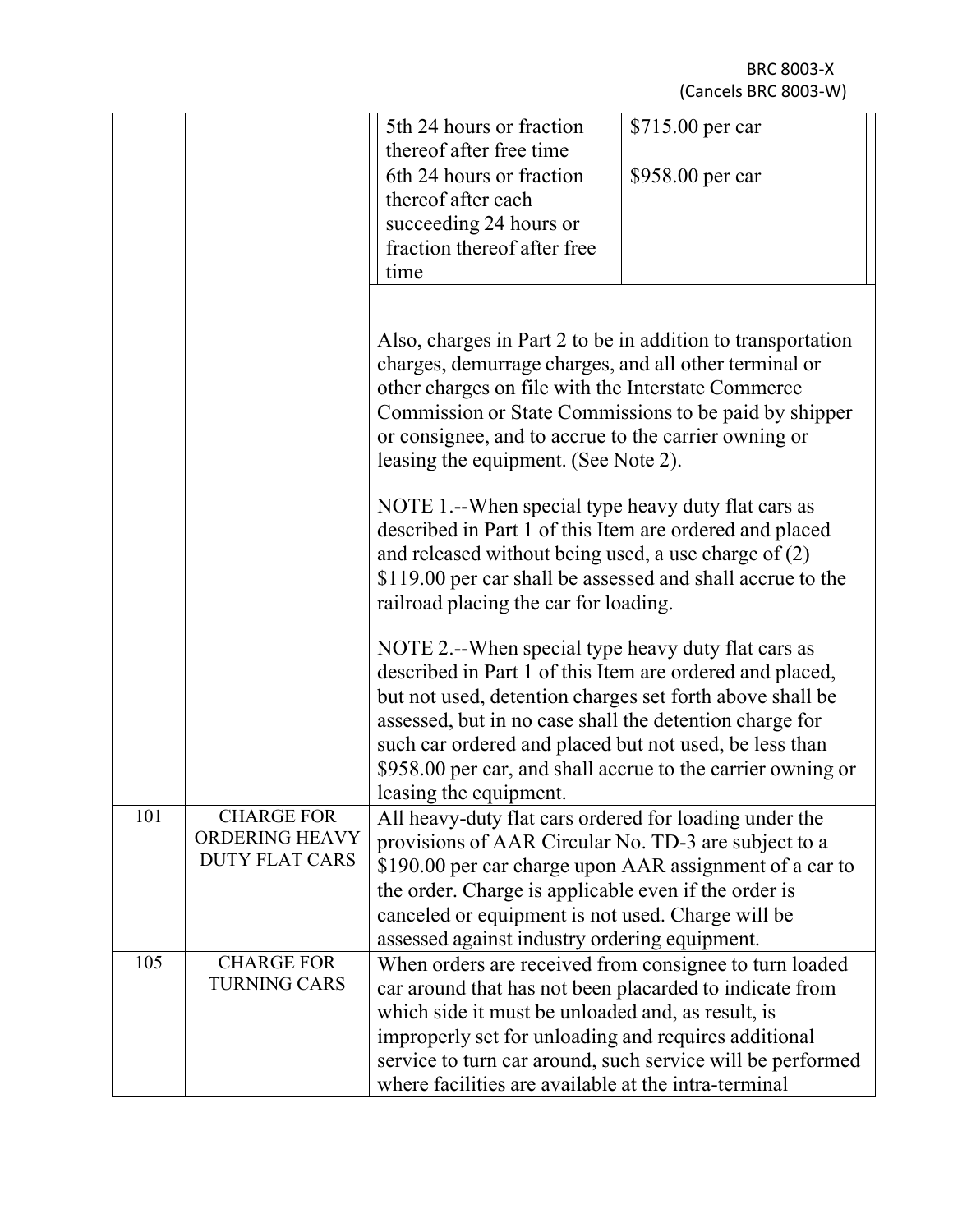| for loading, such service will be performed where<br>service at a rate of \$275.00.<br>that car has been properly placarded.<br><b>SPECIAL SERVICE</b><br>110<br>When special movement is requested requiring the<br>follows:<br>\$479.00 per hour, subject to minimum charge of<br>\$3,824.00.<br>service.<br>115<br><b>WEIGHTS</b><br>pounds, shippers may so declare.<br>When cars are found to weigh in excess of $1\%$ of the |  |                                                                                                                                                                                                                                                                                                                                                               |
|------------------------------------------------------------------------------------------------------------------------------------------------------------------------------------------------------------------------------------------------------------------------------------------------------------------------------------------------------------------------------------------------------------------------------------|--|---------------------------------------------------------------------------------------------------------------------------------------------------------------------------------------------------------------------------------------------------------------------------------------------------------------------------------------------------------------|
|                                                                                                                                                                                                                                                                                                                                                                                                                                    |  | switching rate. (See Notes 1 and 2).                                                                                                                                                                                                                                                                                                                          |
|                                                                                                                                                                                                                                                                                                                                                                                                                                    |  | When orders are received from consignor to turn empty<br>car around, for their convenience, after it has been placed<br>facilities are available at the intra-terminal switching rate.                                                                                                                                                                        |
|                                                                                                                                                                                                                                                                                                                                                                                                                                    |  | Charges will be collected from the party requesting the                                                                                                                                                                                                                                                                                                       |
|                                                                                                                                                                                                                                                                                                                                                                                                                                    |  | NOTE 1.--If bill of lading and waybill provides notation<br>that car has been properly placarded, and such has been<br>mutilated, destroyed or lost no charges will be assessed.                                                                                                                                                                              |
|                                                                                                                                                                                                                                                                                                                                                                                                                                    |  | NOTE 2.--The railroad which prepares the billing will be<br>held responsible for failure to make notation on waybill                                                                                                                                                                                                                                          |
|                                                                                                                                                                                                                                                                                                                                                                                                                                    |  | assignment of an engine and crew out of routine service, a<br>charge will be made for each movement, in addition to<br>the regular tariff rates applicable on the individual cars, as                                                                                                                                                                         |
|                                                                                                                                                                                                                                                                                                                                                                                                                                    |  | Charges will be assessed against the party requesting the                                                                                                                                                                                                                                                                                                     |
|                                                                                                                                                                                                                                                                                                                                                                                                                                    |  | Shippers will be required to declare the weight to which<br>cars are loaded, and in the absence of such declaration<br>charges will be based on the marked weight capacity of<br>car used as per The Official Railway Equipment Register,<br>ICC RER 6411 Series, but in no case less than 100,000<br>pounds per car. When actual weight is less than 100,000 |
| plus the weighing charge.                                                                                                                                                                                                                                                                                                                                                                                                          |  | declared weights of the shipper, the shipper will be<br>charged the applicable freight rate for the excess weight                                                                                                                                                                                                                                             |
| <b>OVERLOADED OR</b><br>120<br><b>IMPROPERLY</b><br><b>LOADED CARS</b><br>based on considerations of safety of car, lading and                                                                                                                                                                                                                                                                                                     |  | Cars should in no case be loaded in excess of marked load<br>limit of car. If in any case a car is found to be overloaded<br>or improperly loaded the car will, at option of railroad                                                                                                                                                                         |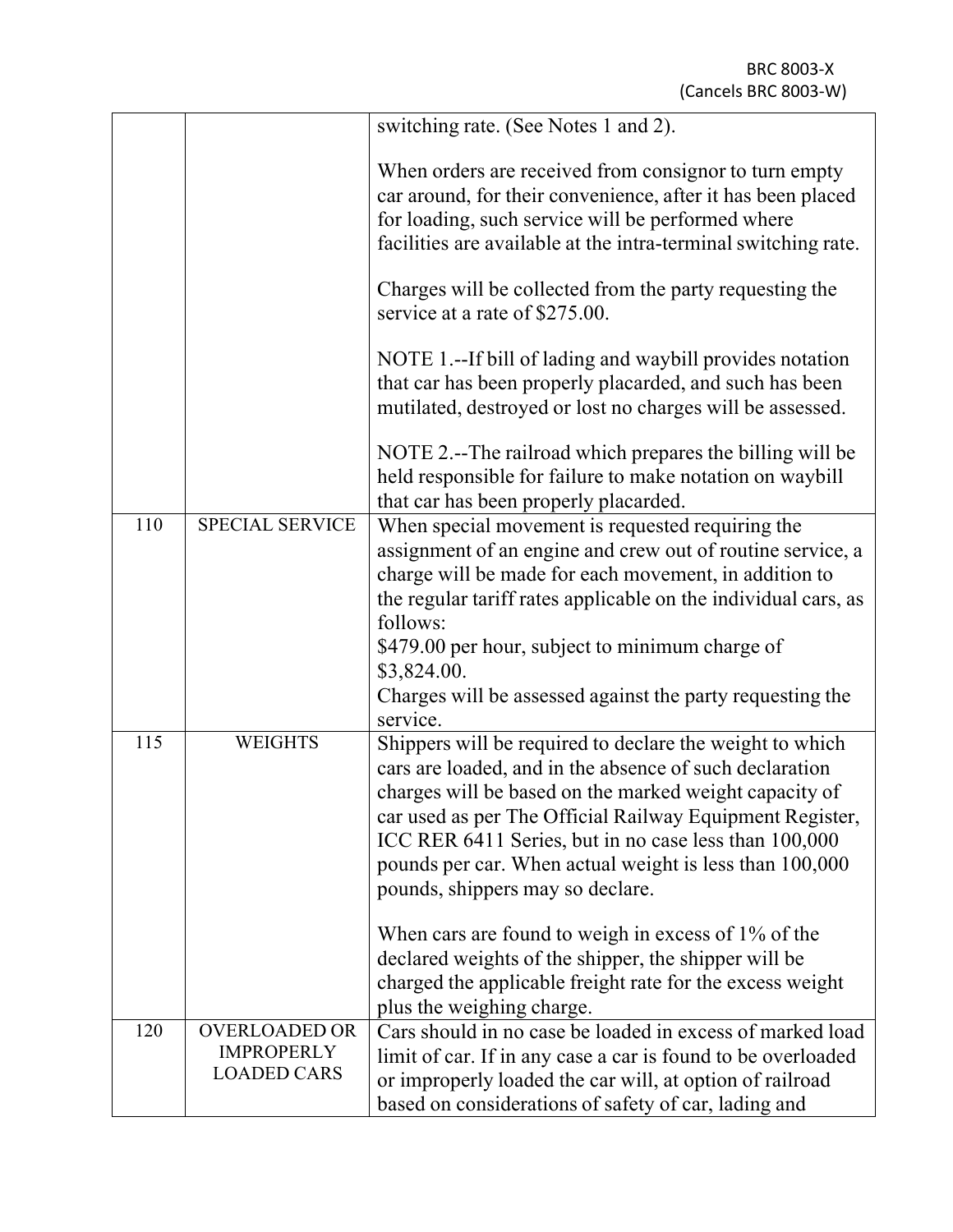|     |                                                                             | public, either:                                                                                                                                                                                                                                                                                                                                                                                                                                                                                                                                                                                                               |
|-----|-----------------------------------------------------------------------------|-------------------------------------------------------------------------------------------------------------------------------------------------------------------------------------------------------------------------------------------------------------------------------------------------------------------------------------------------------------------------------------------------------------------------------------------------------------------------------------------------------------------------------------------------------------------------------------------------------------------------------|
|     |                                                                             | 1) be returned to point of receipt and any charges<br>incidental thereto will be chargeable to the party ordering<br>the return,                                                                                                                                                                                                                                                                                                                                                                                                                                                                                              |
|     |                                                                             | or                                                                                                                                                                                                                                                                                                                                                                                                                                                                                                                                                                                                                            |
|     |                                                                             | 2) be transferred or reloaded, if necessary account of the<br>mechanical condition of car, and a charge of \$409.00 plus<br>any additional expenses incurred by the BRC will be<br>assessed against the party ordering the transfer or<br>reloading.                                                                                                                                                                                                                                                                                                                                                                          |
| 135 | <b>CHARGES FOR</b><br>PILOT SERVICE,<br>SUPPLIES, ETC.                      | Equipment moved on own wheels and under own power,<br>requiring the services of a Pilot, or when fuel and other<br>necessary supplies are furnished, charges for such service<br>or supplies will be assessed in addition to the<br>transportation charge.                                                                                                                                                                                                                                                                                                                                                                    |
| 140 | <b>MILEAGE RATES</b><br>ON PRIVATE CARS                                     | For mileage rates allowed by this Company on freight<br>cars of private ownership, see Railroad Publication<br>Service's Mileage Tariff RPS 6007 Series.                                                                                                                                                                                                                                                                                                                                                                                                                                                                      |
| 145 | <b>ITEMS AND/OR</b><br>PROVISIONS NOT<br><b>BROUGHT</b><br><b>FORWARD</b>   | Items and/or provisions previously shown and not<br>brought forward are canceled.                                                                                                                                                                                                                                                                                                                                                                                                                                                                                                                                             |
| 155 | <b>CHRAGE FOR</b><br><b>REPOSITIONING</b><br><b>OUTBOUND</b><br>LOCOMOTIVES | When orders are received from the outbound carrier to<br>rework a locomotive consist after having been set, a<br>charge of \$179.00 per locomotive unit will be assessed.                                                                                                                                                                                                                                                                                                                                                                                                                                                     |
| 160 | <b>INDUSTRIAL</b><br><b>SWITCHING</b>                                       | Cars of freight moving at carload rates or charges,<br>including switching rates or charges, will be delivered on<br>and removed from industry or team tracks located on the<br>BRC without any additional charge, provided there are no<br>conditions which make it unsafe for the carrier's<br>locomotives to operate over industry tracks, or that<br>prevent the carrier from delivering or removing cars at its<br>operating convenience (see notes 1 and 2).<br>NOTE 1: OPERATING CONVENIENCE means the time<br>and the day selected by the BRC when it is most<br>advantageous to the carrier to provide service to an |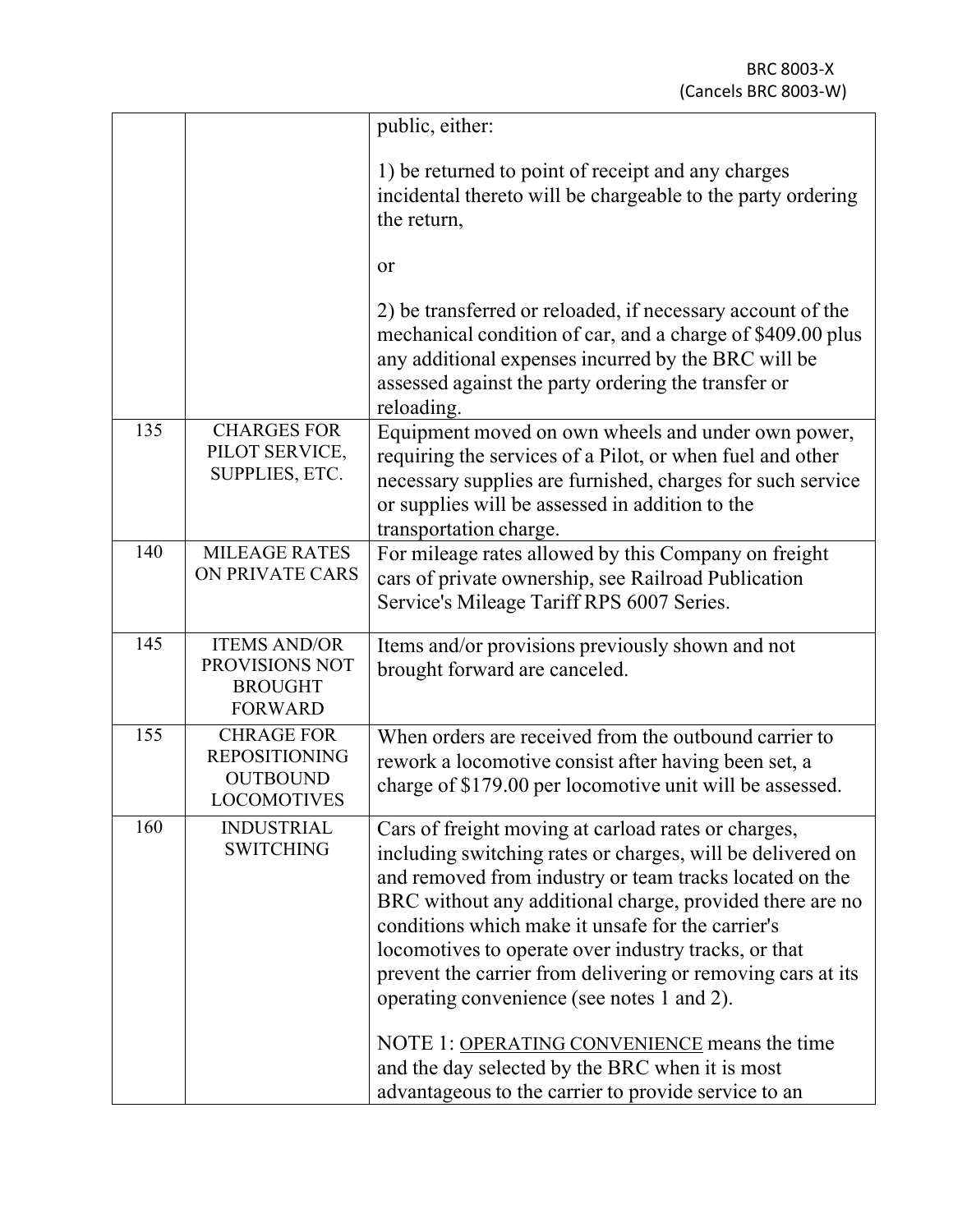|     |                                                                                                    | industry or team track in a particular switching zone.<br>Service will not be construed to be performed at the same<br>time or on the same day or even on consecutive days to<br>any particular industry. It contemplates no more than one<br>switch on the day the carrier elects to perform service at<br>an industry.<br>NOTE 2: Movements to, from or within the plant site at<br>other times, at the request of the industry, or to meet the<br>requirements of industrial operation, are not at the<br>carrier's operating convenience. |
|-----|----------------------------------------------------------------------------------------------------|-----------------------------------------------------------------------------------------------------------------------------------------------------------------------------------------------------------------------------------------------------------------------------------------------------------------------------------------------------------------------------------------------------------------------------------------------------------------------------------------------------------------------------------------------|
| 165 | <b>MAINTENANCE</b><br><b>CHARGE FOR</b><br><b>INDUSTRIAL</b><br><b>SWITCH</b><br><b>CONECTIONS</b> | <b>DEFINITION OF TERMS</b><br>An industrial switch connection is a switch located upon<br>BRC property and maintained by BRC for access to<br>privately-owned sidetracks.                                                                                                                                                                                                                                                                                                                                                                     |
|     |                                                                                                    | <b>CHARGE FOR MAINTENANCE OF INDUSTRIAL SWITCH</b><br><b>CONNECTION</b>                                                                                                                                                                                                                                                                                                                                                                                                                                                                       |
|     |                                                                                                    | The charge for maintaining each industrial switch<br>connection is \$5,191.00 per year. This charge is payable<br>by the owner for the sidetrack served by the industrial<br>switch connection within thirty (30) days of invoice date<br>and for each succeeding year.                                                                                                                                                                                                                                                                       |
|     |                                                                                                    | <b>EXEMPTIONS</b>                                                                                                                                                                                                                                                                                                                                                                                                                                                                                                                             |
|     |                                                                                                    | The charge will not apply as to any calendar year in<br>which the privately owned sidetrack served by the<br>industrial switch connection originates or terminates (7)<br>or more car loads.                                                                                                                                                                                                                                                                                                                                                  |
|     |                                                                                                    | The charge will not apply where specific terms of an<br>executed Sidetrack Agreement so provide.                                                                                                                                                                                                                                                                                                                                                                                                                                              |
|     |                                                                                                    | The charge will not apply if the owner of the sidetrack<br>served by the industrial switch connection requests,                                                                                                                                                                                                                                                                                                                                                                                                                               |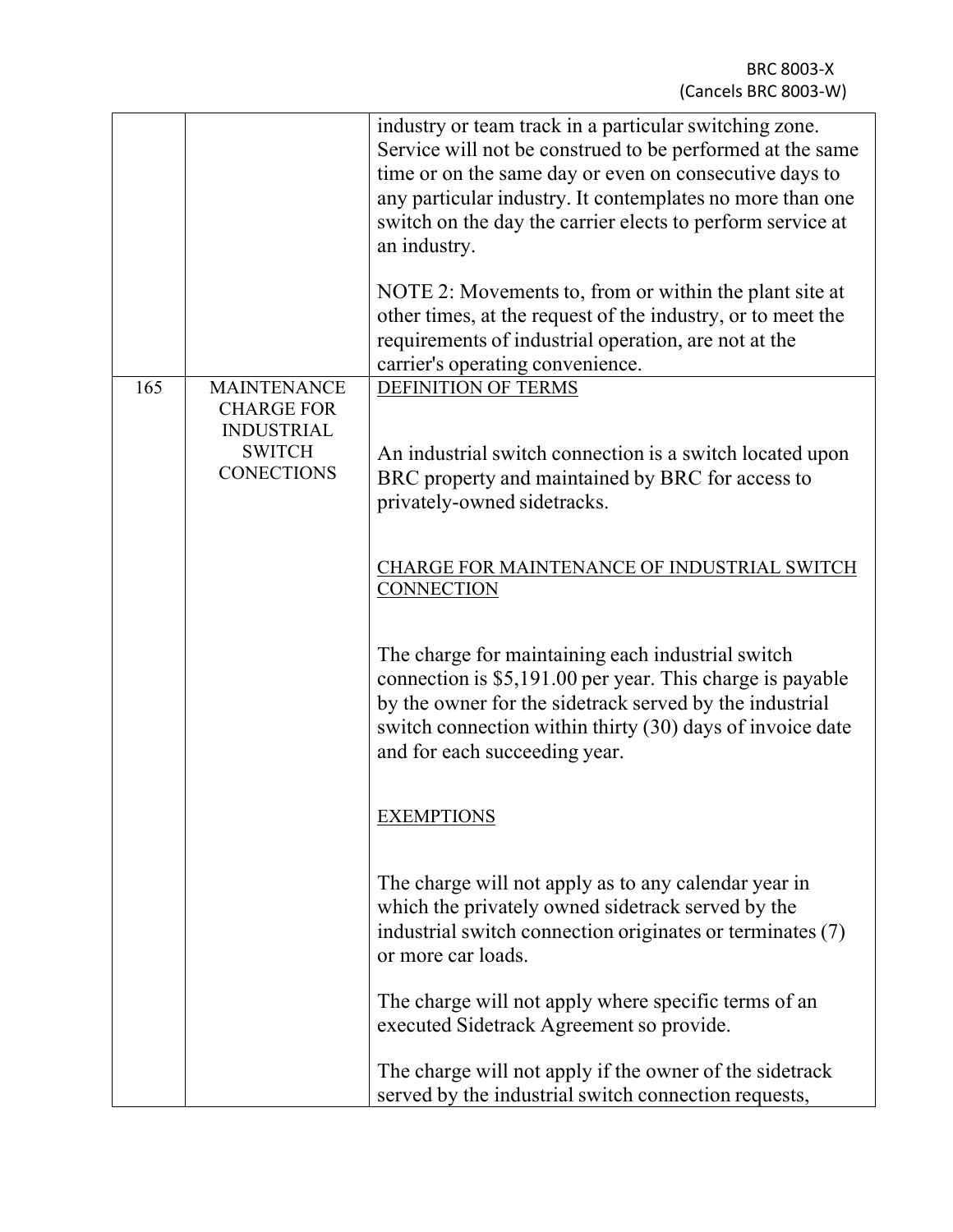| before the payable date of the charge, that BRC remove<br>the industrial switch connection.                                                                                                                                                                                                                                                                                                                        |
|--------------------------------------------------------------------------------------------------------------------------------------------------------------------------------------------------------------------------------------------------------------------------------------------------------------------------------------------------------------------------------------------------------------------|
| MULTI-SIDINGS                                                                                                                                                                                                                                                                                                                                                                                                      |
| Where more than one privately-owned sidetrack is served<br>by a single industrial switch connection, each of the<br>individual owners of the private side tracks will be liable<br>for an equal share of the charge. The total number of<br>carloads originated or terminated on all of the private<br>sidetracks served by the industrial switch connection will<br>determine whether the exemptions above apply. |
| BRC is under no obligation to provide service to or from<br>those private side tracks for which any part of the<br>applicable charge is unpaid.                                                                                                                                                                                                                                                                    |

RATES

| <b>ITEM</b> | <b>SUBJECT</b>                                                                                                                                   | <b>APPLICATION</b>                               |                        |                                  |
|-------------|--------------------------------------------------------------------------------------------------------------------------------------------------|--------------------------------------------------|------------------------|----------------------------------|
|             |                                                                                                                                                  | (3)<br><b>BETWEEN</b>                            | $(3)$ AND              | <b>CHARGES</b><br><b>PER CAR</b> |
| 201         | <b>EMPTY FREIGHT CAR,</b><br><b>INCLUDING IDLER CARS:</b><br>(An idler car is an empty car, on which<br>no part of a load rests, that is used in | Industries                                       | Industries<br>$\alpha$ | \$275.00                         |
| 202         | transporting freight of unusual length<br>or excessive weight for the safe<br>transportation or protection of lading).                           | Junctions<br>with<br>connecting-<br>lines        | Team<br>Tracks         | \$188.00                         |
|             | <b>ALL CLASSES OF RAILWAY</b><br>EQUIPMENT OTHER THAN<br>FREIGHT EQUIPMENT, VIZ. BUT<br><b>NOT LIMITED TO:</b><br>Maintenance of Way Equipment   | Industries                                       | Industries<br>$\alpha$ | \$547.00                         |
| 203         | Passenger Equipment<br>Rail Test Cars Locomotives (dead or<br>under power), etc.                                                                 | <b>Junctions</b><br>with<br>connecting-<br>lines | Team<br>Tracks         | \$547.00                         |